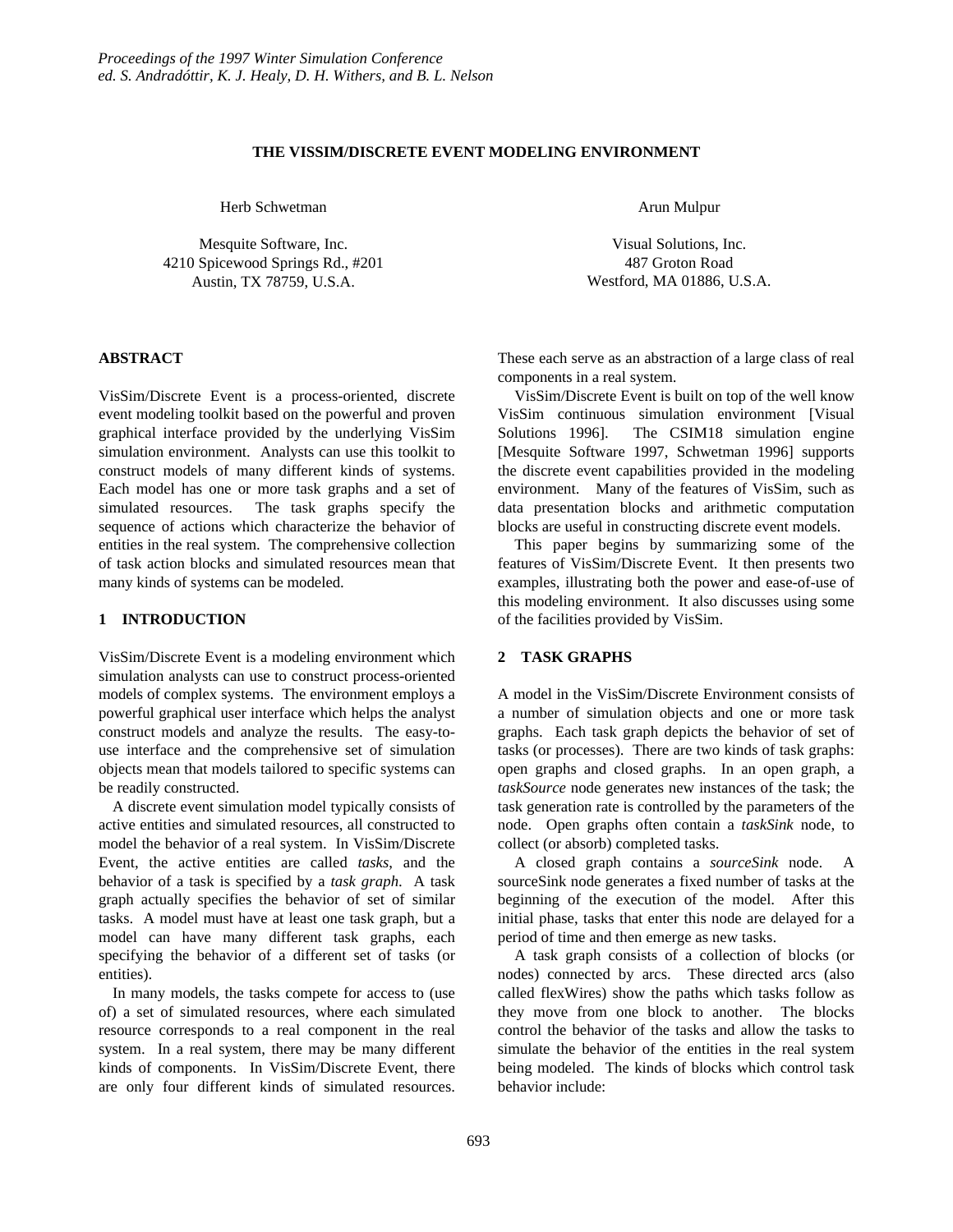- taskDelay delay for a specified interval of simulated time
- route choose a subsequent path based on branching probabilities
- computeResult modify the values of variables
- evaluateRelation test the value of a variable
- blocks which reference simulation objects

Figure 1 illustrates the specification and operation of a simple task graph. In Figure 1, the *taskSource* block repeatedly emits a new task The interval between each new task is determined by attributes of the block which are specified in a dialog box. In the example, each new task first travels to (visits) the *taskDelay* block. The amount of simulated time spent at this block is determined, for each task, by attributes of the block; these attributes are again specified in a dialog box.





After experiencing a delay, each task next visits the *route* block. This route block has one input (for tasks) and two outputs for tasks. A probabilistic routing table routes incoming tasks to one of the output connectors at the block; the i-th entry in this table specifies the probability of exiting via the i-th output block connector. In the example, the task can either return to the *taskDelay* block (via connector 0) or move to the *taskSink* block (via connector 1). The *taskSink* block absorbs or terminates each task entering the block.

To summarize, a task graph specifies the behavior (sequence of actions) for each kind of task in a model There can be many active tasks, all "following" the same task graph, and there can be several graphs in a single model.

#### **3 SIMULATION OBJECTS**

VisSim/Discrete Event provides four kinds of simulation objects:

- serviceStations,
- storages,
- events, and
- mailboxes.

A *serviceStation* consists of one or more servers and a single queue (for waiting tasks). Tasks access a

serviceStation by visiting either a *use* block or a *reserve* block A task visiting a *use* block first reserves a server at the specified serviceStation; it then delays for an interval of simulated time and then releases the server. A task visiting a *reserve* block reserves a server at the specified serviceStation and then proceeds to other task action blocks; it will later visit a *release* or *releaseStack* block, to release the reserved server.

A *storage* consists of a collection of storage units (or tokens). A task can allocate a specified amount of storage (allocate a number of tokens); if the requested number of units is not available at the storage, the task will wait until a sufficient quantity of units has been deallocated by other tasks. A task allocates units of storage by visiting an *allocate* block; an allocate block "points to" or references a specific *storage* block. A task deallocates all of the storage units from a particular storage block by visiting a *deallocate* block.

An *event* is an object used to synchronize interactions between tasks. A task can wait for an event to occur by visiting a *wait* or *queue* block. Each of these blocks "points to" or references a specific *event* block. Another task can visit a *set* block ("pointing to" the same event block). This "set operation" changes the state of the event block, and allows all waiting tasks and one queued task at that event block to move on to other blocks.

A *mailbox* implements a means for communicating between tasks. A mailbox consists of two queues: one is a queue for unreceived messages and the other is for tasks waiting to receive a message. Both queues are FIFO (first-in, first-out) queues. A message is an integer-valued number. A task uses a *send* block to send a message to a mailbox. Another task can visit a *receive* block, to retrieve the next message from a mailbox. If there are no messages in the mailbox, the receiving mailbox waits until the next message arrives.

Many blocks have two exit connectors for tasks: one is labeled "pass" and is the path followed by tasks that "succeed" at the block; the other is labeled "fail" and is the path followed by tasks that "fail" at the block. An example of such a block is the *reserve* block: a maximum queue length can be specified for a serviceStation. If a task arrives at a *reserve* block and the queue length is at the specified limit, then that task will exit the *reserve* block as a failed task. If a task arrives at this *reserve* block and can join the queue; when it has obtained a server at the serviceStation, it will exit the *reserve* block via the "pass" connector. In addition to a maximum queue length condition, many types of blocks allow a "time limit" or time-out interval to be specified at a block.

### **4 FIRST EXAMPLE**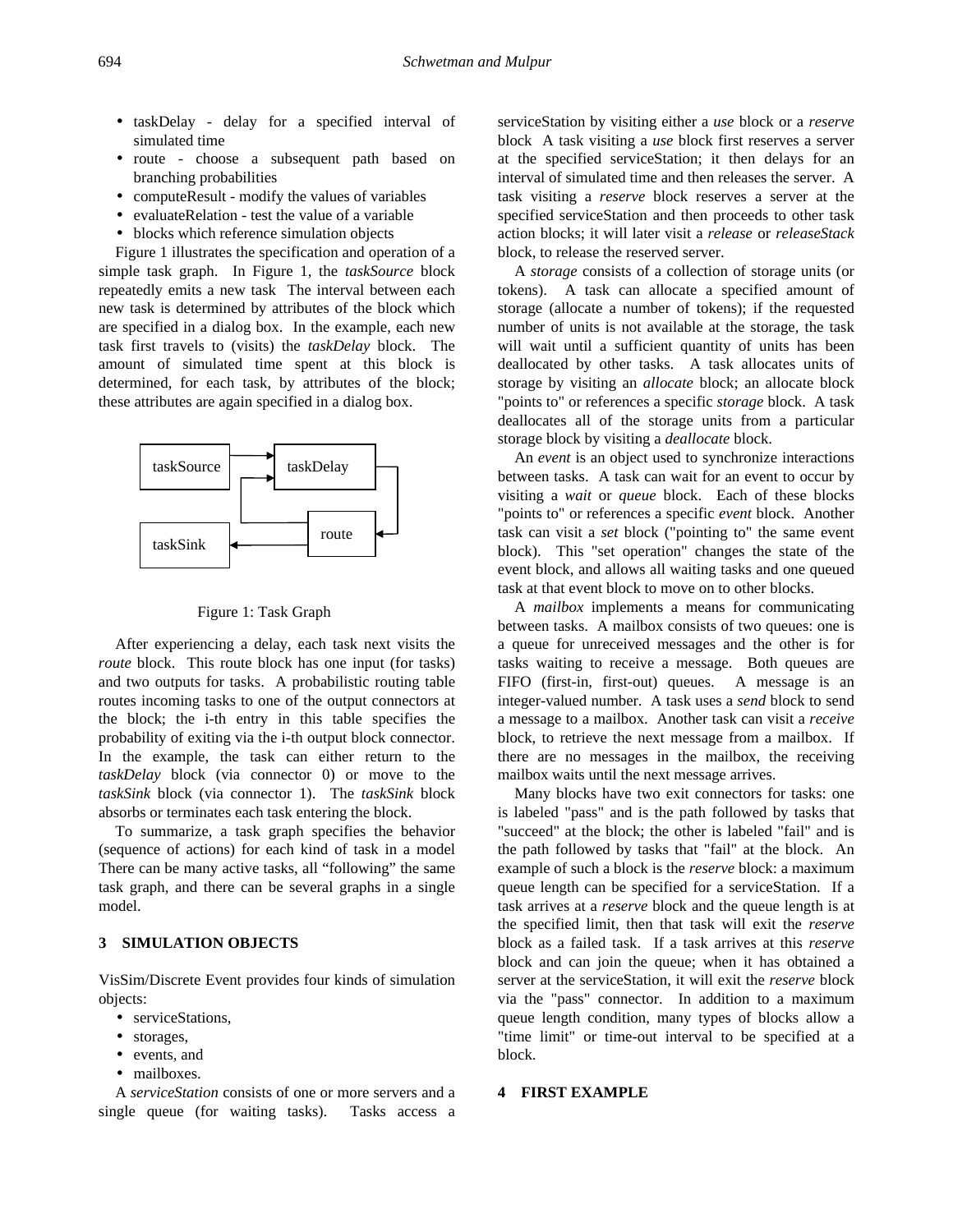



Consider an assembly station where units arrive to be assembled. After assembly, the units then advance to an inspection station; units which pass the inspection leave the system; units which fail the inspection return to the assembly station, where they are reworked and then inspected again. Units which fail this inspection for the second time are discarded as rejects. The assembly station has a finite capacity for storing waiting units; the number of units at the station cannot exceed 15. When units arrive at the assembly station and the capacity will be exceeded, these units will be "lost".

In this example, the mean interarrival interval (for newly arriving units) is seven. The mean service interval at the assembly station is six units of time, and the mean service interval at the inspection station is two units of time. All intervals have negative exponential probability distributions. The probability of a unit passing the inspection is 0.8. A VisSim/Discrete Event version of this model appears in Figure 2.

The model in Figure 2 illustrates the use of several kinds of blocks. The two simulation objects are both serviceStations (the assembly station and the inspect station). The task graph begins with the source block on the left of the diagram. The parameters of the block specify the interarrival process for newly arriving units. The next block (the "use Assembly" block) represents the task activity associated with arriving at the station, waiting for access to the assembly "server", being assembled and then moving on as an assembled unit to the inspection station. The second input to the assembly station is the path used by units which failed the inspection and are being "reworked". The "fail" exit from the assembly station block is for units which cannot be held in the finite storage capacity of the station. These "lost" units go to a sink and the counter tallies the number of lost units. The parameters of the "use Assembly" block govern the service times at the block.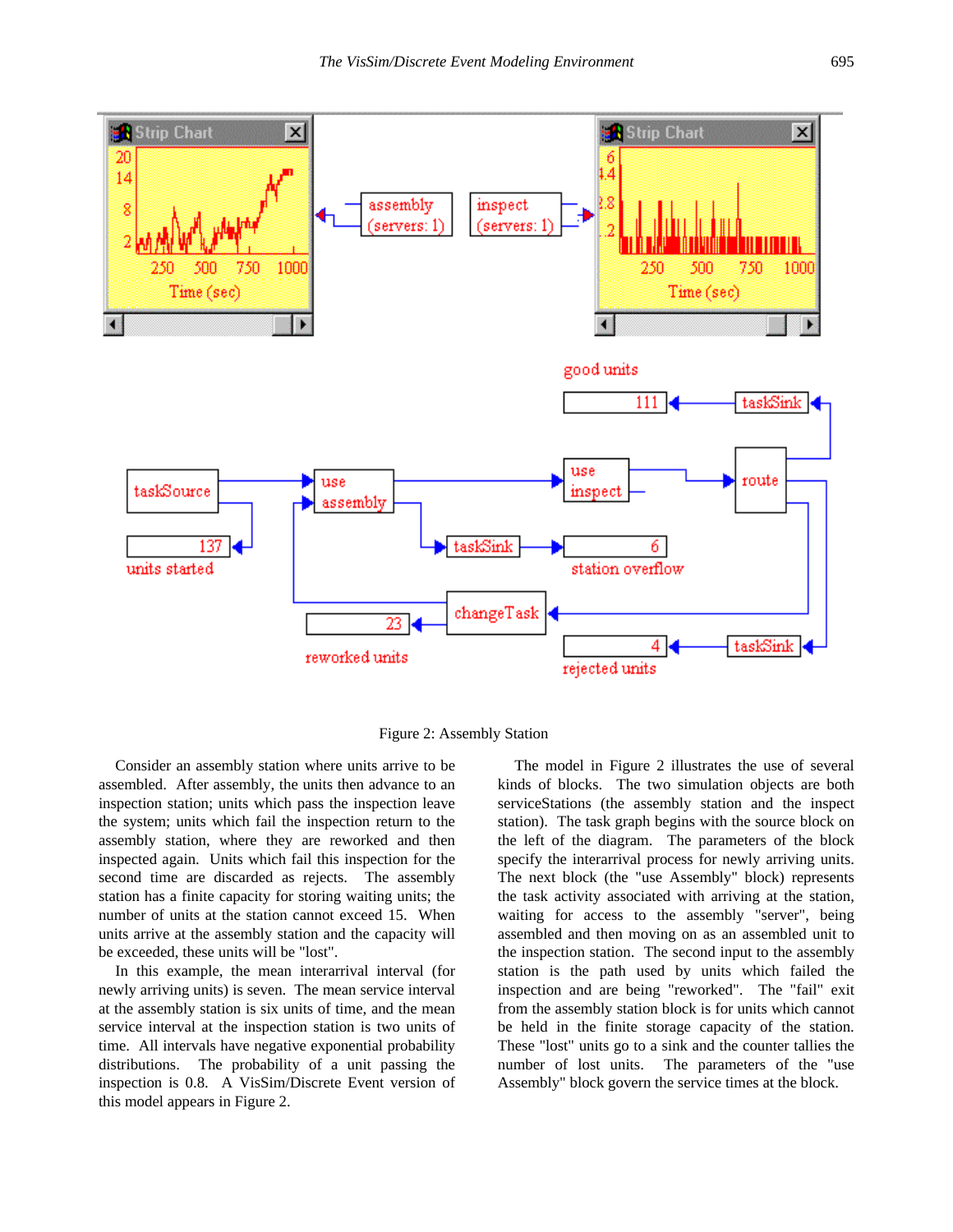The "use Inspection" block represents the task activities associated with waiting for inspection and then being inspected by the inspector server. The parameters of this block control the inspection service time.

The route block routes tasks using the probability of passing or failing the inspection to select the output connector for the block taken by a task. The requirement that units which fail the inspection for the second time are rejected is handled using the "class attribute" for tasks. There can be two routing tables in the route block: one table for class 1 tasks and another table for class 2 blocks. In this example, class 1 tasks are those being assembled and inspected for the first time and class 2 tasks are those being reworked and inspected for the second time.

On leaving the route block, passed units exit the system via the upper sink block; the counter for this sink tallies the number of assembled units which passed the inspection. Failed class 1 tasks move to the *changeTask* block where the class attribute for the task is changed from 1 to 2. These tasks then move back to the "use Assembly" block for rework. Failed class 2 blocks leave the route block and move to a sink block; the counter for this sink block tallies the number of rejected units. The numbers in the lost, passed and rejected counters can be used to estimate the performance of this system.

This model can be enhanced in many ways. Different assembly times for newly arriving units and rework units can be specified by introducing an additional "use Assembly" block for the rework units. Introducing simulated travel times for units moving between stations can be accomplished by inserting *hold* blocks between pairs of blocks. The impact of having multiple assembly servers can be modeled by changing the number of servers as the " Assembly" (serviceStation) block.

# **5 SECOND EXAMPLE**

As a second example, consider a model of a computer system processing computational tasks. Each task consists of a sequence of intervals in which both the CPU and one of three disk drives is accessed. These accesses occur simultaneously, but the task waits until both of these activities complete before advancing to the next interval. The number of intervals is uniformly distributed between 1 and 10.

Figure 3 gives the diagram for a model of this system. In this model, each arriving task needs a local variable, to hold the number of intervals (called count) for the task. The *fork* node spawns a sub-task, to perform the disk access, while the main task performs the CPU access. The CPU is represented by a single server serviceStation, and the disk is represented by a three-



Figure 3: Computer System